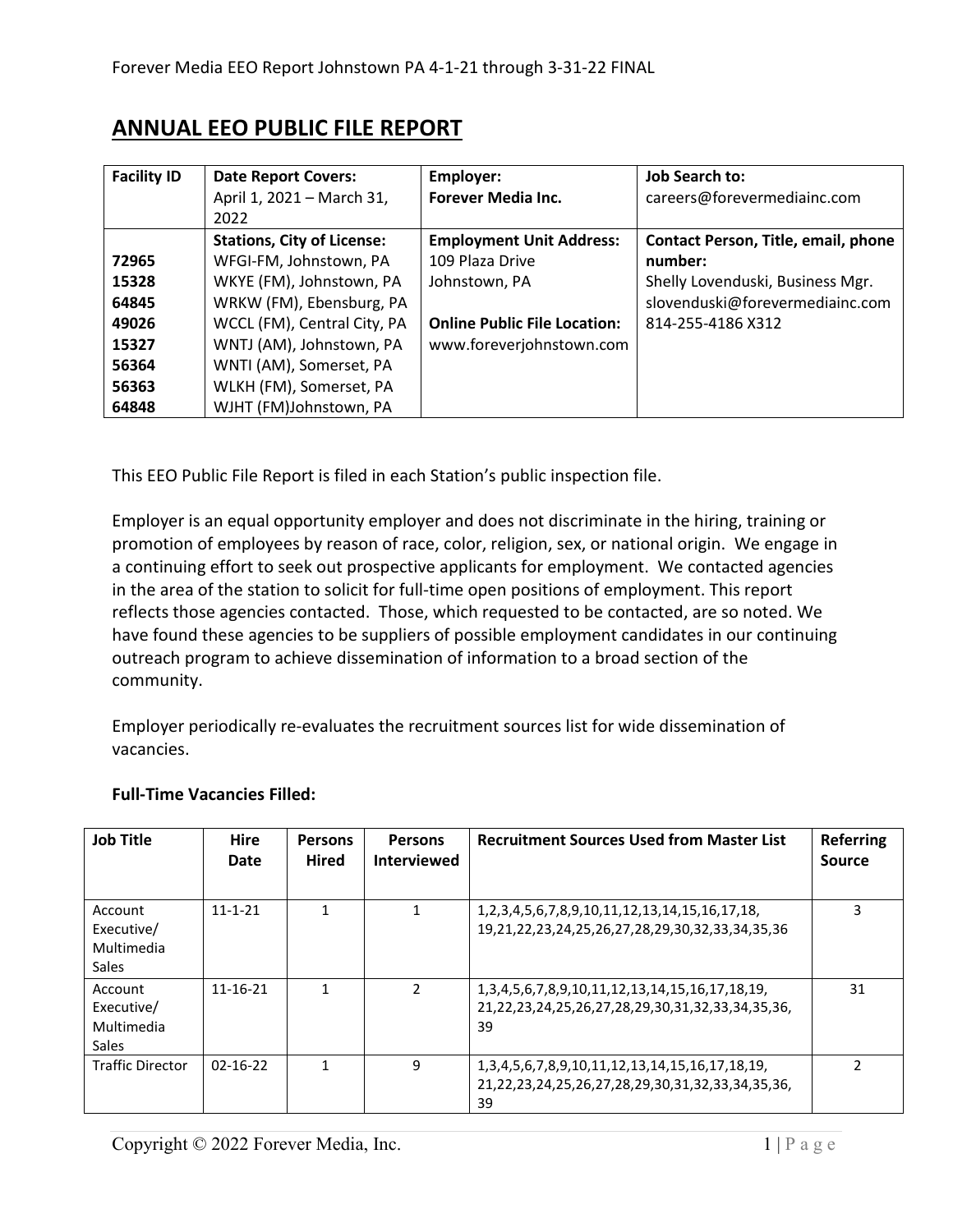| General | $10 - 1 - 21$ |    | ! 1,2,3,4,5,6,7,8,9,10,11,12,13,14,15,16,17,18,19, | 40 |
|---------|---------------|----|----------------------------------------------------|----|
| Sales   |               |    | ' 21,22,23,24,25,26,27,28,29,30,31,32,33,34,       |    |
| Manager |               |    | 35,36,37,38,39,43,44                               |    |
|         |               | 15 |                                                    |    |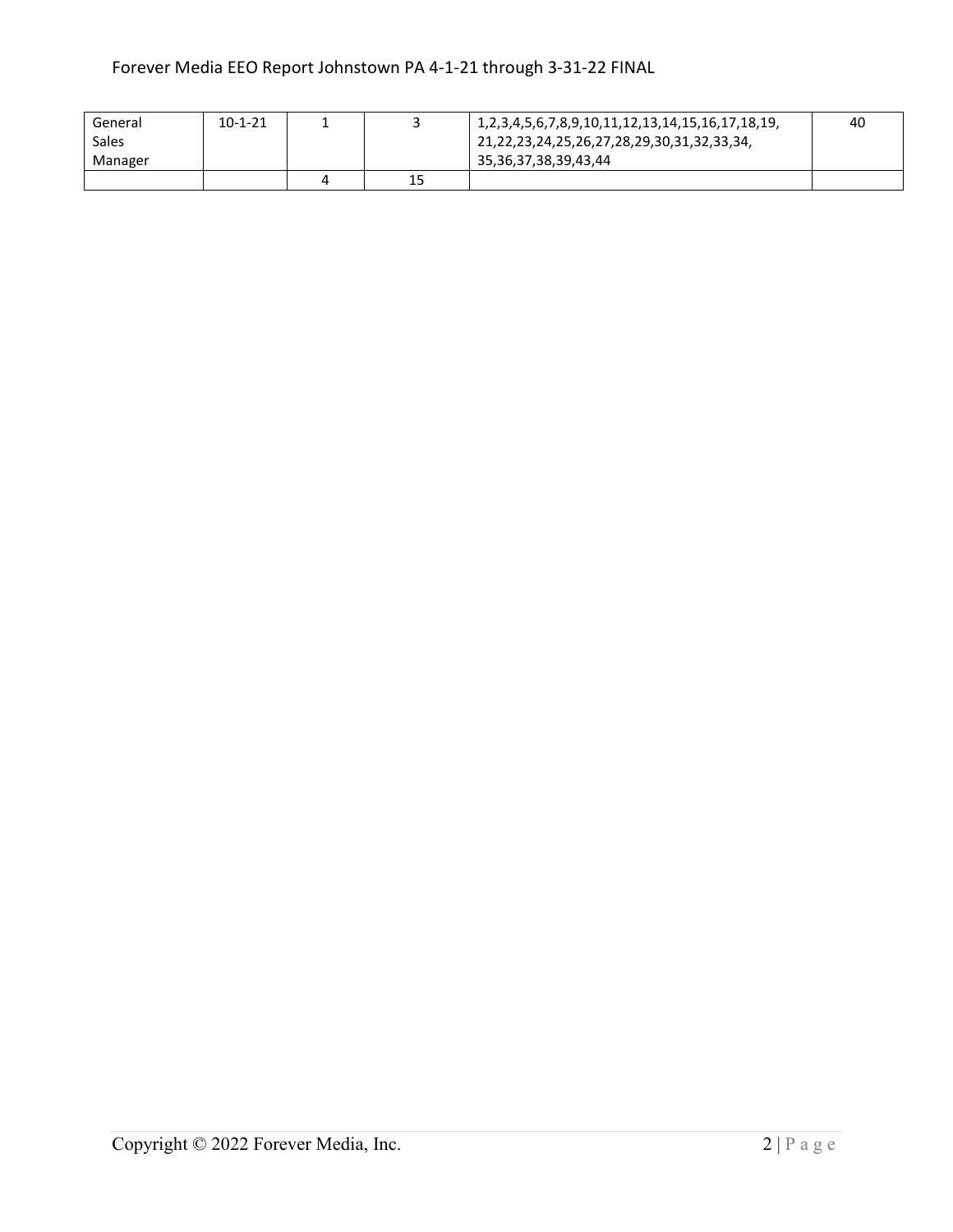**Full-Time Recruitment Sources Master List:**

| Recruitment    | <b>Recruitment Source</b>                      | <b>Source</b> | <b>Referrals from</b> |
|----------------|------------------------------------------------|---------------|-----------------------|
| <b>Source</b>  | Name, Address, Phone, Contact, email, URL      | Requested     | this source           |
| <b>Number</b>  |                                                |               |                       |
| 1              | Forever Media Website                          | No            | 1                     |
|                | Bethany Hildebrand                             |               |                       |
|                | 109 Plaza Drive, Johnstown, PA 15905           |               |                       |
|                | 814-255-4186                                   |               |                       |
|                | Foreverjohnstown.com                           |               |                       |
| $\overline{2}$ | Forever Media ON-AIR Radio Stations            | No            |                       |
|                | WFGI-FM/WKYE(FM)/WCCL/WRKW-                    |               | $\mathbf{1}$          |
|                | FM/WJHT(FM)/WNTJ(AM)/WNTI(AM)                  |               |                       |
|                | 109 Plaza Drive, Johnstown, PA 15905           |               |                       |
|                | 814-255-4186                                   |               |                       |
|                | careers@forevermediainc.com                    |               |                       |
| 3              | Walk-Ins, Employee Referrals, Other            | No            | 5                     |
|                | Bethany Hildebrand, General Sales Manager      |               |                       |
|                | 109 Plaza Drive, Johnstown, PA 15905           |               |                       |
|                | 814-255-4186                                   |               |                       |
|                | careers@forevermediainc.com                    |               |                       |
| 4              | Internal Posting - Johnstown                   | No            | 0                     |
|                | 109 Plaza Drive, Johnstown, PA 15905           |               |                       |
|                | Shelly Lovenduski                              |               |                       |
|                | 814-255-4186                                   |               |                       |
|                | Slovenduski @forevermediainc.com               |               |                       |
| 5              | Internal Posting - Brownsville                 | No            | 0                     |
|                | 123 Blaine Road, Brownsville, PA 15417         |               |                       |
|                | Joyce Nicholson                                |               |                       |
|                | 724-938-2000<br>jnicholson@forevermediainc.com |               |                       |
| 6              | Internal Job Posting - Cumberland              | No            | 0                     |
|                | 350 Byrd Avenue, Cumberland, MD 21502          |               |                       |
|                | Jeanie McLaughlin                              |               |                       |
|                | 301-722-6666                                   |               |                       |
|                | jmclaughlin@forevermediainc.com                |               |                       |
| $\overline{ }$ | Internal Job Posting - Altoona                 | No            | 0                     |
|                | One Forever Drive, Hollidaysburg, PA 16648     |               |                       |
|                | <b>Jody Downing</b>                            |               |                       |
|                | 814-941-9800                                   |               |                       |
|                | jdowningi@forevermediainc.com                  |               |                       |
| 8              | Internal Job Posting - State College           | No            | 0                     |
|                | 2551 Park Center Blvd, State College, PA 16801 |               |                       |
|                | Andy Kreiser                                   |               |                       |
|                | 814-237-9800                                   |               |                       |
|                | akreiser@forevermediainc.com                   |               |                       |
| 9              | Internal Job Posting - Meadville/Franklin      | No            | 0                     |
|                | 900 Water Street, Meadville, PA 16335          |               |                       |
|                | <b>Jill Hamilton</b>                           |               |                       |
|                | 814-724-1111                                   |               |                       |
|                | jhamilton@forevermediainc.com                  |               |                       |
| 10             | Internal Job Posting - Sharon/New Castle       | No            | 0                     |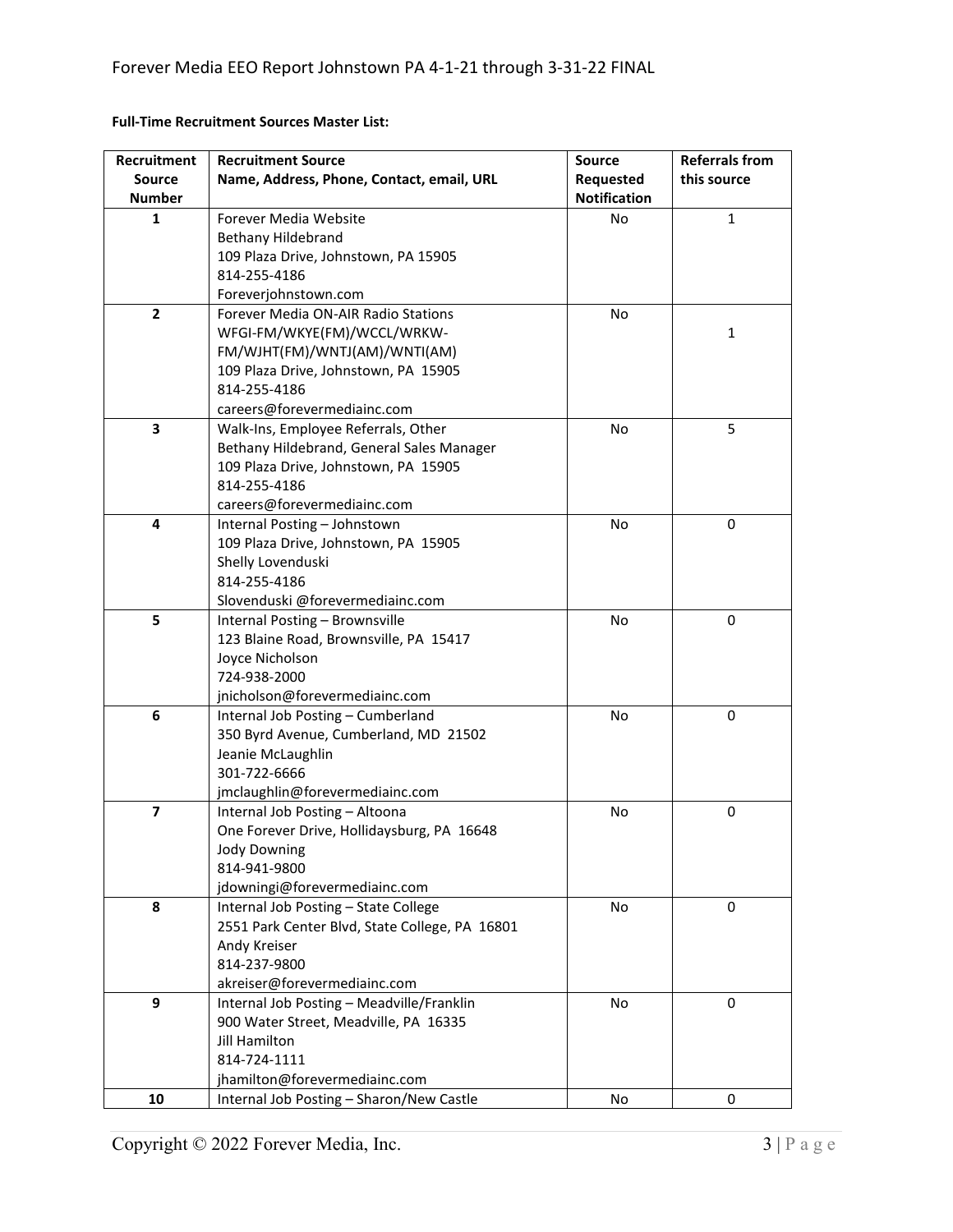|    | 87 Stambaugh Avenue, Suite 3, Sharon, PA 16146    |    |   |
|----|---------------------------------------------------|----|---|
|    | <b>Jill Hamilton</b>                              |    |   |
|    | 724-308-7208                                      |    |   |
|    | jhamilton@forevermedainc.com                      |    |   |
| 11 | Internal Job Posting - Pittsburgh                 | No | 0 |
|    | 2 Robinson Plaza, Suite 410, Pittsburgh, PA 15205 |    |   |
|    | <b>Dottie McCartney</b>                           |    |   |
|    | 412-275-3393                                      |    |   |
|    | dmmccartney@forevermediainc.com                   |    |   |
| 12 | Internal Job Posting - York/Hanover               | No | 0 |
|    | 275 Radio Road, Hanover, PA 17331                 |    |   |
|    | <b>Tammy Signor</b>                               |    |   |
|    | 717-637-3831                                      |    |   |
|    |                                                   |    |   |
|    | tsignor@forevermediainc.com                       |    |   |
| 13 | Internal Job Posting - Easton                     | No | 0 |
|    | 306 Port Street, Easton, MD 21601                 |    |   |
|    | Patti Tibbitt                                     |    |   |
|    | 410-822-3301                                      |    |   |
|    | ptibbitt@forevermediainc.com                      |    |   |
| 14 | Internal Job Posting - Delmarva                   | No | 0 |
|    | 227 Shipley Road, Wilmington, DE 19801            |    |   |
|    | Bobbie Jo Clifford                                |    |   |
|    | 302-478-2700                                      |    |   |
|    | bclifford@forevermediainc.com                     |    |   |
| 15 | Internal Job Posting - Havre De Grace             | No | 0 |
|    | 707 Revolution Street, Havre De Grace, MD 21078   |    |   |
|    | Nick Brino                                        |    |   |
|    | 866-664-1037                                      |    |   |
|    | nbrino@forevermediainc.com                        |    |   |
| 16 | Internal Job Posting - Milford                    | No | 0 |
|    | 1666 Blairs Pond Rd, Milford, DE 19963            |    |   |
|    | 410-822-3301                                      |    |   |
|    | Sandra Gay                                        |    |   |
|    | sgay@forevermediainc.com                          |    |   |
| 17 | Internal Job Posting - Lebanon, PA                | No | 0 |
|    | 440 Rebecca Street, Lebanon, PA 17046             |    |   |
|    | 717-272-7651                                      |    |   |
|    | bsmith@forevermediainc.com                        |    |   |
| 18 | African American Heritage Project                 | No | 0 |
|    | 3000 Ivyside Drive, Altoona, PA 16602             |    |   |
|    | <b>Harriet Gaston</b>                             |    |   |
|    | 814-949-5281                                      |    |   |
|    | Hlg5@psu.edu                                      |    |   |
| 19 | <b>Blair County Community Action Agency</b>       | No | 0 |
|    | 1420 4th Street, Altoona, PA 16601                |    |   |
|    | April Hileman                                     |    |   |
|    | 814-946-3651                                      |    |   |
|    | april.hileman@blaircap.org                        |    |   |
| 20 | PAID (Hiram G. Andrews Center)                    | No | 0 |
|    | <b>Bob Grassi</b>                                 |    |   |
|    | 727 Goucher Street                                |    |   |
|    | Johnstown, PA 15905                               |    |   |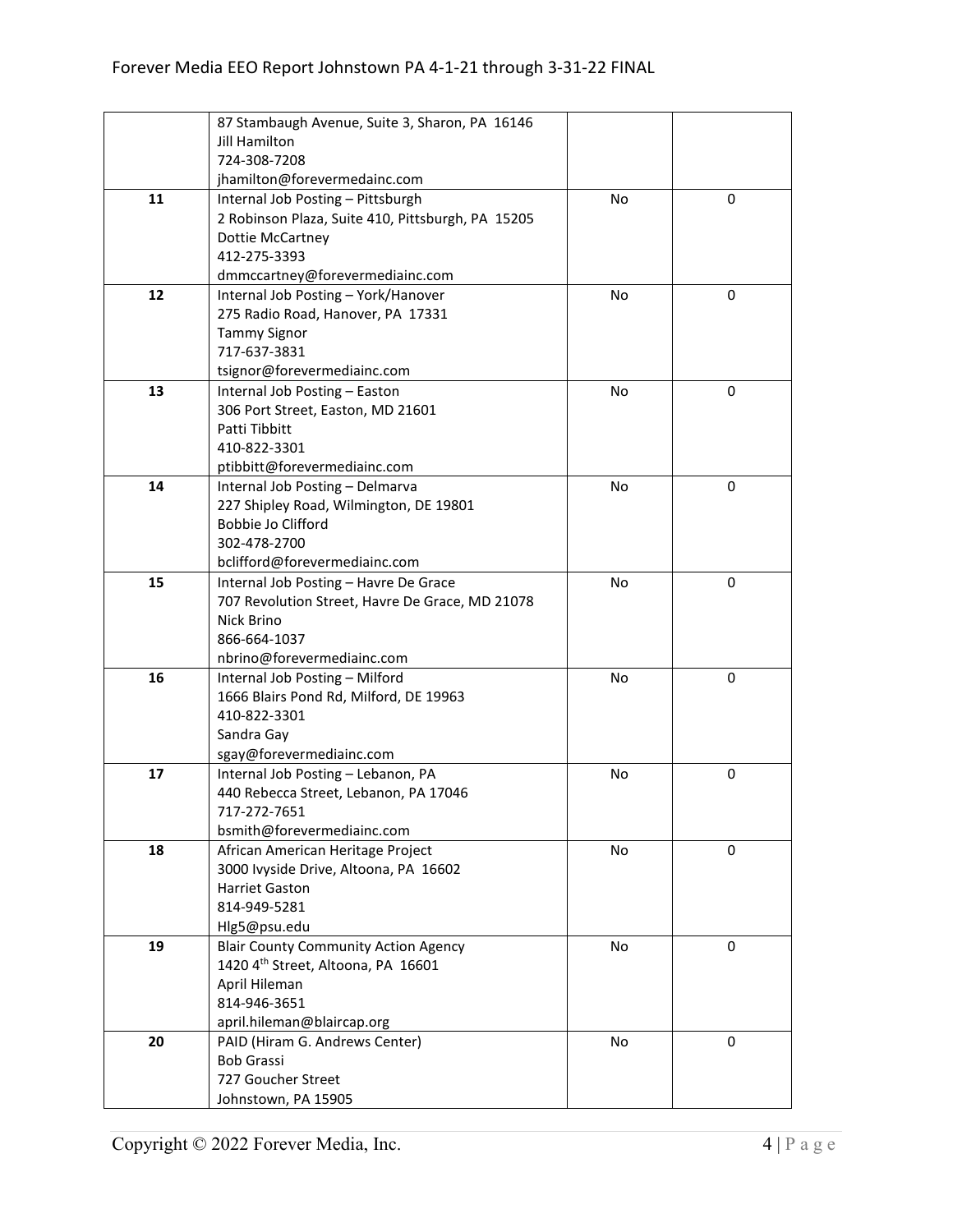|    | rgrassi@pa.gov                                     |    |             |
|----|----------------------------------------------------|----|-------------|
| 21 | GACTC - New Choices-New Options, Altoona           | No | 0           |
|    | 1500 4th Avenue, Altoona, PA 16602                 |    |             |
|    | Kim Ciccarella                                     |    |             |
|    | 814-946-8562                                       |    |             |
|    | kim.ciccarella@gactc.edu                           |    |             |
| 22 | Juniata College                                    | No | 0           |
|    | 1700 Moore Street, Huntingdon, PA 16652            |    |             |
|    | <b>Tammy Stuber</b>                                |    |             |
|    | 814-641-3350                                       |    |             |
|    | stubert@juniata.edu                                |    |             |
| 23 | PA Career Link Job Gateway                         | No | 0           |
|    | 445 School House Road                              |    |             |
|    | Johnstown, PA 15904                                |    |             |
|    | 814 533-2493                                       |    |             |
|    | deoleary@state.pa.us                               |    |             |
|    |                                                    |    |             |
| 24 | PA Highlands Community College                     | No | 0           |
|    | Cara Moyer                                         |    |             |
|    | 101 Community Way                                  |    |             |
|    | Johnstown, PA 15904                                |    |             |
|    | 814 262-6400                                       |    |             |
|    | cmoyer@pennhighlands.edu                           |    |             |
|    |                                                    |    |             |
| 25 | <b>Veterans Community Initiatives</b>              | No | 0           |
|    | Amber Wilson                                       |    |             |
|    | 727 Goucher Street                                 |    |             |
|    | Johnstown, PA 15905                                |    |             |
|    | 814 255-0355                                       |    |             |
|    | wilsona@atlanticbb.net                             |    |             |
| 26 | St. Francis University                             | No | $\mathbf 0$ |
|    | 117 Evergreen Drive, PO Box 600, Loretto, PA 15940 |    |             |
|    | Rebecca Cacciatti                                  |    |             |
|    | rcacciotti@francis.edu                             |    |             |
|    | South Hills School of Business                     | No | 0           |
| 27 | 508 58th Street, Altoona, PA 16602                 |    |             |
|    | Lora Beamenderfer                                  |    |             |
|    | 814-944-6134                                       |    |             |
|    | lbeamenderfer@southhills.edu                       |    |             |
| 28 | PA Highland Community College                      | No | 0           |
|    | Blair Center, Logan Valley Mall                    |    |             |
|    | 5580 Goods Lane, Altoona, PA 16602                 |    |             |
|    | 814-201-2700                                       |    |             |
|    | careerservices@pennhighlands.edu                   |    |             |
| 29 | Vocational Rehabilitation & Employment             | No | 0           |
|    | Ken Wise                                           |    |             |
|    | 814-650-1416                                       |    |             |
|    | kwise@pa.gov                                       |    |             |
| 30 | PA Association of Broadcasters                     | No | $\mathbf 0$ |
|    | 2018 North 3rd Street, Suite 105, Harrisburg, PA   |    |             |
|    | 17101                                              |    |             |
|    | Gail Ponti                                         |    |             |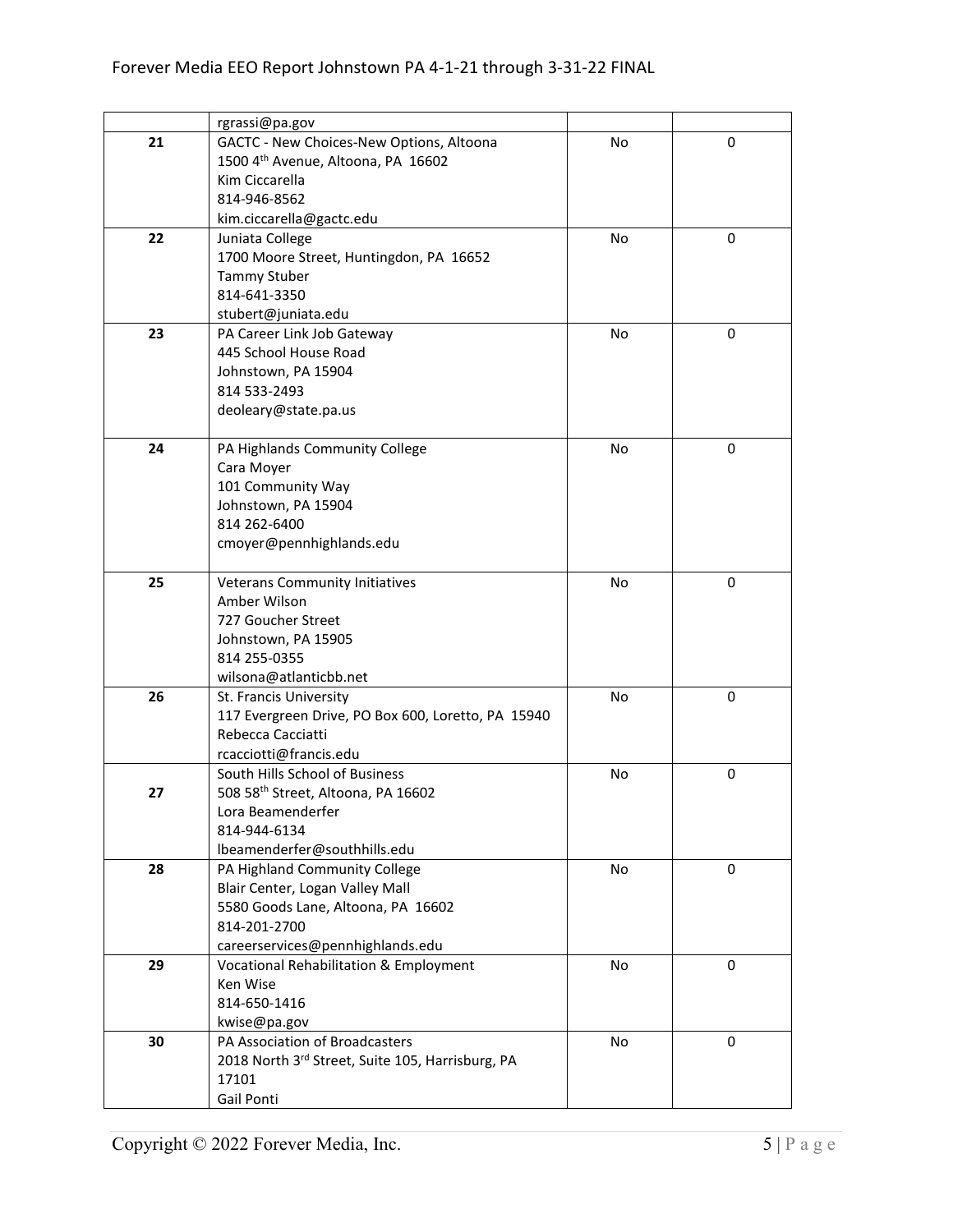|    | 717-482-4820                                                |           |   |
|----|-------------------------------------------------------------|-----------|---|
|    | gponti@pab.org                                              |           |   |
| 31 | Indeed                                                      | No        |   |
|    | 177 Broad Street, 6 <sup>th</sup> Floor, Stamford, CT 06901 |           | 7 |
|    | 888-746-9333                                                |           |   |
|    | <b>Customer Support</b>                                     |           |   |
|    | www.indeed.com                                              |           |   |
| 32 | College of Communication-PSU                                | No        | 0 |
|    | 208D Carnegie Building, University Park, PA 16802           |           |   |
|    | <b>Robert P Martin</b>                                      |           |   |
|    | 814-863-4674                                                |           |   |
|    | Rpm163@psu.edu                                              |           |   |
| 33 | Business & Professional Women of PA                         | No        | 0 |
|    | Marilyn Tallant, PA President                               |           |   |
|    | 724-523-2505                                                |           |   |
|    | tallantmj@aol.com                                           |           |   |
| 34 | Allegheny College of Maryland, Bedford Campus               | <b>No</b> | 0 |
|    | 18 North River Lane, Everett, PA 15537                      |           |   |
|    | Maryann Clark                                               |           |   |
|    | 814-652-9528                                                |           |   |
|    | mclark@allegany.edu                                         |           |   |
| 35 | GFWC Hollidaysburg Area Women's Club                        | No        | 0 |
|    | PO Box 662, Hollidaysburg, PA 16648                         |           |   |
|    | Megan James                                                 |           |   |
|    | gfwchawc@gmail.com                                          |           |   |
| 36 | NAACP, Blair County                                         | No        | 0 |
|    | 2100 6th Avenue, Altoona, PA 16602                          |           |   |
|    | Donald Witherspoon                                          |           |   |
|    | 814-942-1126                                                |           |   |
|    | dew2312@yahoo.com                                           |           |   |
| 37 | Allaccess.com (programming only)                            | No        | 0 |
|    | 1222 16 <sup>th</sup> Avenue South, Suite 25                |           |   |
|    | Nashville, TN 37212                                         |           |   |
|    | 615-252-6400                                                |           |   |
| 38 | Radioonline.com (programming only)                          | No        | 0 |
|    | www.radioonline.com                                         |           |   |
| 39 | LinkedIn.com                                                | No        | 0 |
|    | www.linkedin.com                                            |           |   |
| 40 | TBC Holdings, LLC                                           | NO.       | 1 |
|    | Tbcholdingsllc.com<br>Cameron McDowell                      |           |   |
|    |                                                             |           |   |
| 41 | 724 513-6663                                                |           |   |
|    | Media Recruiter<br>Art Scott                                | No        | 0 |
|    | Mediarecruiter.com                                          |           |   |
|    | 303-400-5150                                                |           |   |
| 42 |                                                             |           | 0 |
|    | Joel Rabb<br>668 Woodbourne Road                            | No        |   |
|    | Suite 202                                                   |           |   |
|    | Langhorne, PA 19047                                         |           |   |
|    | 215-750-6868                                                |           |   |
|    | www.joeraab.com                                             |           |   |
|    |                                                             |           |   |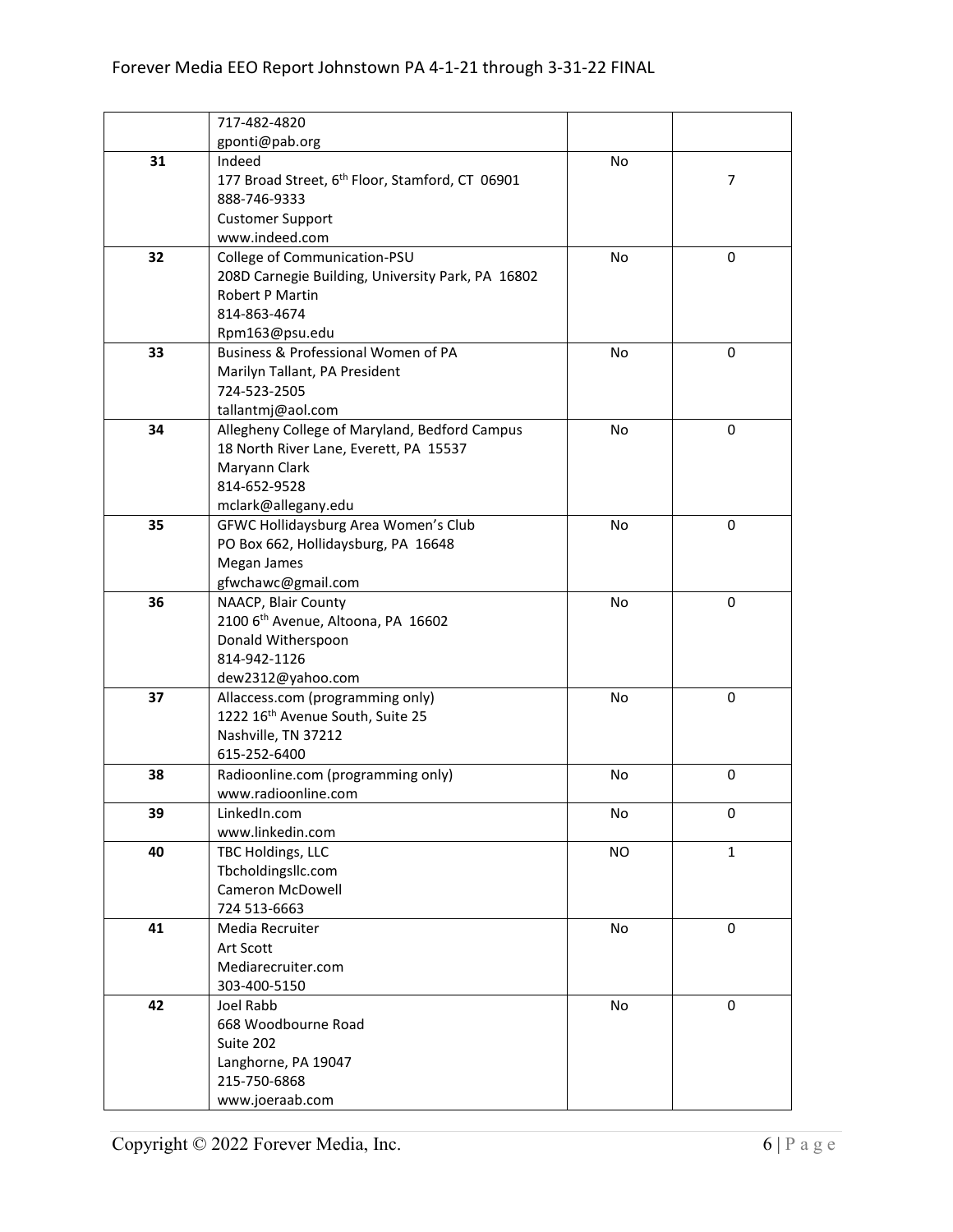## Forever Media EEO Report Johnstown PA 4-1-21 through 3-31-22 FINAL

| 43 | Inside Radio                         | No           | 0  |
|----|--------------------------------------|--------------|----|
|    | PO Box 742263                        |              |    |
|    | Atlanta, GA 30374                    |              |    |
|    | 1-800-248-4242                       |              |    |
|    | www.insideradio.com                  |              |    |
| 44 | Radio Ink                            | No           | 0  |
|    | 331 SE Mizner Blvd.                  |              |    |
|    | Boca Raton, FL 33432                 |              |    |
| 45 | Marketron / The Pitch 5/1/21-7/31/21 | NO.          | 0  |
|    |                                      | <b>Total</b> | 15 |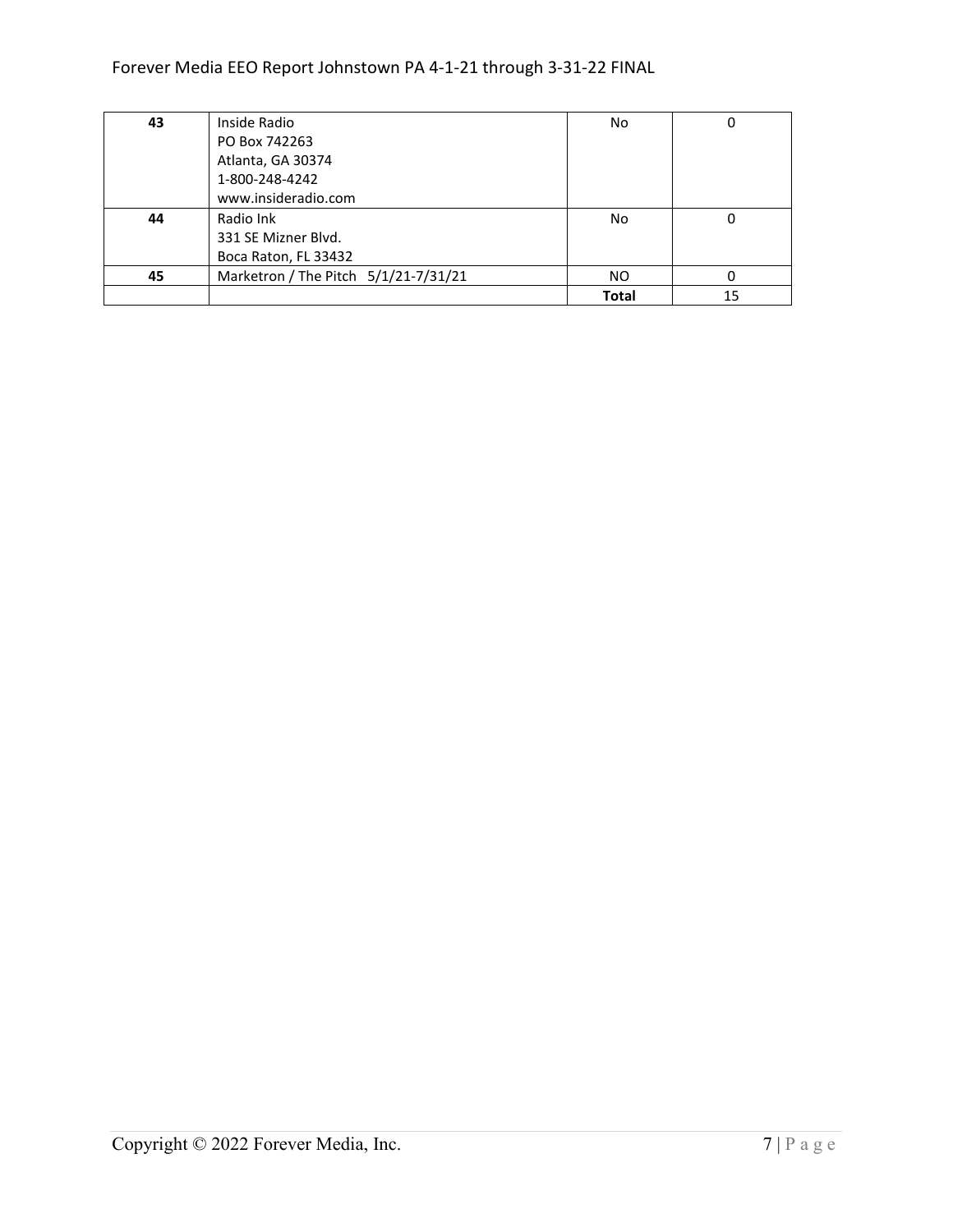## **Outreach Activities List:**

| Outreach                | <b>Date</b>           | Recruitment                                                       | <b>Description</b>                                                                                                                                                                                                                                                                                                                                                                                                           | <b>Participants</b>                                                   |
|-------------------------|-----------------------|-------------------------------------------------------------------|------------------------------------------------------------------------------------------------------------------------------------------------------------------------------------------------------------------------------------------------------------------------------------------------------------------------------------------------------------------------------------------------------------------------------|-----------------------------------------------------------------------|
| <b>Number</b>           |                       | Initiative                                                        |                                                                                                                                                                                                                                                                                                                                                                                                                              |                                                                       |
| 1                       | 4/21/21               | #1 Conventions, Job<br>Fairs, Career Days,<br><b>Career Fairs</b> | Wilmington University - Participated in the<br>2021 Virtual Spring Career Fair-Colleges of<br>Business, Technology, Art & Sciences. This<br>event was designed to bring students<br>together with employers and alumni from<br>hundreds of businesses, industry and<br>public service to discuss student career<br>options, internships and full-time<br>employment opportunities.                                           | Diane Fetty, CHRD<br>represented all of the<br>Forever Media stations |
| $\overline{2}$          | 8/12/21               | #1 Conventions, Job<br>Fairs, Career Days,<br><b>Career Fairs</b> | Pennsylvania CareerLink Day-The event<br>featured open interviews and information<br>on employment and career opportunities.<br>Information on all current employment<br>opportunities with Forever Media Inc. was<br>offered to attendees. In addition, the<br>information was left with Pennsylvania<br>CareerLink of Greene County to be used<br>with future candidates looking for<br>employment.                        | Jennifer Martin<br>represented all of the<br>Forever Media stations.  |
| 3                       | $8/17$ and<br>8/18/21 | #1 Conventions, Job<br>Fairs, Career Days,<br><b>Career Fairs</b> | APG Chesapeake Virtual Job Fair-open to<br>all employers to connect with job seekers.                                                                                                                                                                                                                                                                                                                                        | Diane Fetty, CHRD<br>represented all of the<br>Forever Media stations |
| 4                       | 09/28/21              | #1 Conventions, Job<br>Fairs, Career Days,<br><b>Career Fairs</b> | 2021 Cambria County Job Fair Hosted by<br>JARI at the Frank Pasquerilla Conference<br>Center. Employers had the opportunity to<br>meet face to face with local job seekers<br>looking for a new career.                                                                                                                                                                                                                      | Bethany Hildebrand,<br>Local Sales Manager                            |
| 5                       | 9/29/21               | #1 Conventions, Job<br>Fairs, Career Days,<br><b>Career Fairs</b> | <b>MD-PA College Center Alliance-</b><br>Opportunity to Connect with thousands of<br>students at the Fall 2021 Virtual Career Fair<br>for the MD-PA College Career Center<br>Alliance: Dickinson College, Gettysburg<br>College, Goucher College, Hood College,<br>McDaniel College, Mount St. Mary's<br>University, Muhlenberg College, Notre<br>Dame of Maryland University, St. John's<br>College, and Washington College | Diane Fetty, CHRD<br>represented all of the<br>Forever Media stations |
| 6                       | 9/30/21               | #1 Conventions, Job<br>Fairs, Career Days,<br><b>Career Fairs</b> | Point Park University-connected with<br>students of Roland School of Business to<br>discuss career opportunities, internships<br>and full-time employment.                                                                                                                                                                                                                                                                   | Diane Fetty, CHRD<br>represented all of the<br>Forever Media stations |
| $\overline{\mathbf{z}}$ | 9/30/21               | #1 Conventions, Job<br>Fairs, Career Days,<br><b>Career Fairs</b> | Thomas Jefferson University-Jefferson Falls<br>East-connected with students to discuss<br>career opportunities, internships and full-<br>time employment.                                                                                                                                                                                                                                                                    | Diane Fetty, CHRD<br>represented all of the<br>Forever Media stations |
| 8                       | 10/20/21              | #1 Conventions, Job<br>Fairs, Career Days,<br><b>Career Fairs</b> | <b>Frostburg State University Virtual Career</b><br>and Internship Fair- opportunity to discuss<br>career opportunities, internships and full-<br>time employment.                                                                                                                                                                                                                                                           | Diane Fetty, CHRD<br>represented all of the<br>Forever Media stations |
| 9                       | 10/20/21              | #1 Conventions, Job<br>Fairs, Career Days,<br><b>Career Fairs</b> | Seton Hill University- opportunity to<br>discuss career opportunities, internships<br>and full-time employment.                                                                                                                                                                                                                                                                                                              | David Pavlic represented<br>all of the Forever Media<br>stations.     |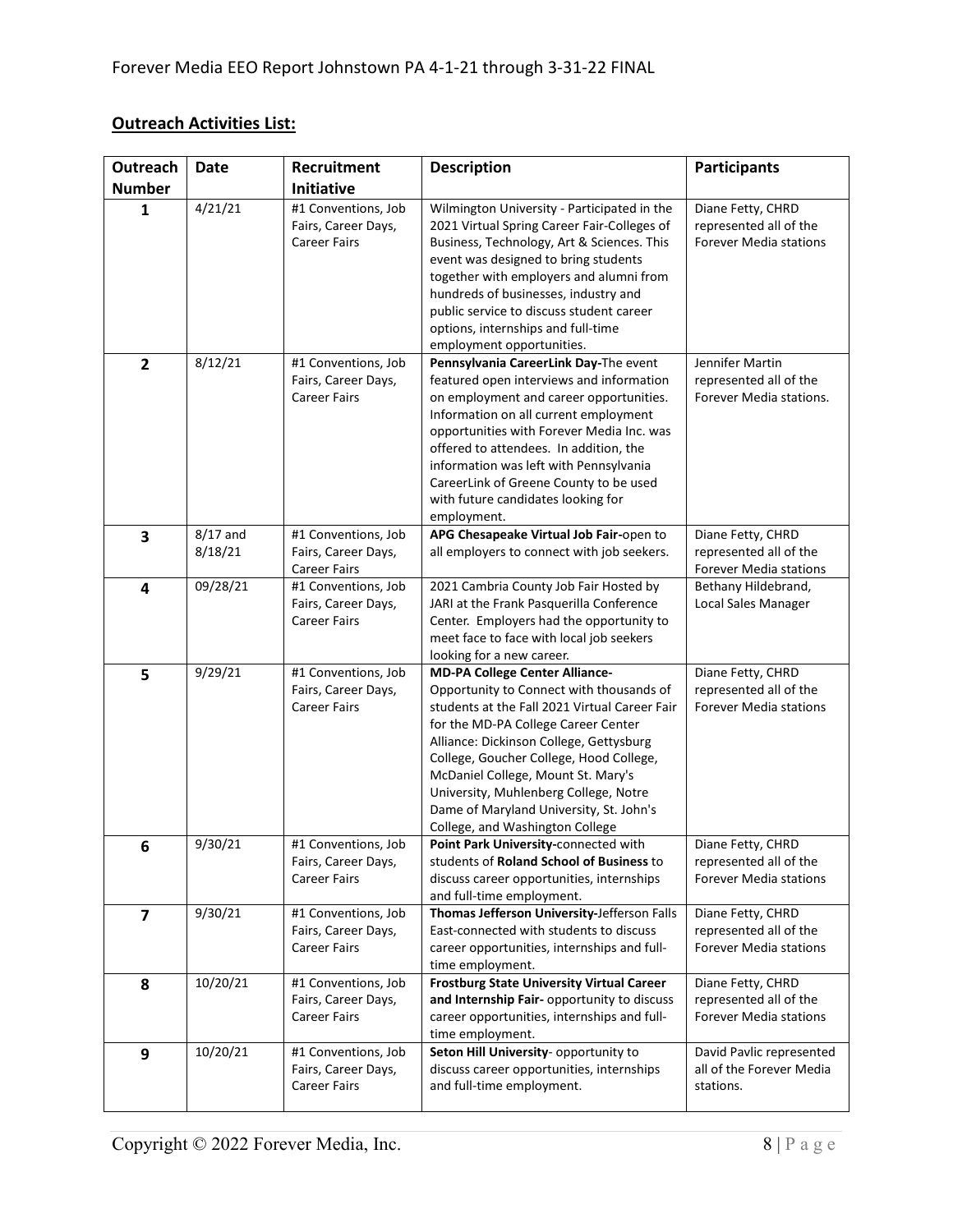| 10 | 10/27/21  | #1 Conventions, Job<br>Fairs, Career Days,<br><b>Career Fairs</b> | DOL JF at Chase Center- opportunity to<br>discuss career opportunities and full-time<br>employment with the attendees.                                                                                                                                                                                                                                                                                                                                                                                                                                                                                                                                                                                                                                                                                                                                                                                                         | Don Dalesio and Steve<br>Viehmeyer represented<br>all of the Forever Media<br>stations.        |
|----|-----------|-------------------------------------------------------------------|--------------------------------------------------------------------------------------------------------------------------------------------------------------------------------------------------------------------------------------------------------------------------------------------------------------------------------------------------------------------------------------------------------------------------------------------------------------------------------------------------------------------------------------------------------------------------------------------------------------------------------------------------------------------------------------------------------------------------------------------------------------------------------------------------------------------------------------------------------------------------------------------------------------------------------|------------------------------------------------------------------------------------------------|
| 11 | 11/11/21  | #1 Conventions, Job<br>Fairs, Career Days,<br><b>Career Fairs</b> | Point Park University- opportunity to<br>discuss career opportunities, internships<br>and full-time employment.                                                                                                                                                                                                                                                                                                                                                                                                                                                                                                                                                                                                                                                                                                                                                                                                                | David Pavlic represented<br>all of the Forever Media<br>stations.                              |
| 12 | 2/16/22   | #1 Conventions, Job<br>Fairs, Career Days,<br><b>Career Fairs</b> | Spring 2022 NE Ohio Regional Career<br>Exploration Fair (school attendees: The<br>University of Akron Baldwin Wallace,<br>Walsh University, Youngstown State<br>University, Mount Union, Cleveland State<br>University, Ursuline, Hiram College, Lake<br>Erie College, Cuyahoga Community College,<br>Stark State). Opportunity to discuss career<br>opportunities, internships and full-time<br>employment.                                                                                                                                                                                                                                                                                                                                                                                                                                                                                                                   | Diane Fetty, CHRD<br>represented all of the<br>Forever Media stations                          |
| 13 | 2/25/22   | #1 Conventions, Job<br>Fairs, Career Days,<br><b>Career Fairs</b> | Juniata College Career Day 2022<br>Participation in the 2021 Juniata College<br>Career Day virtual event. This event was<br>designed to bring students together with<br>employers and alumni from 120+ business,<br>industry and public service to discuss<br>student career options, internships and<br>full-time employment opportunities.                                                                                                                                                                                                                                                                                                                                                                                                                                                                                                                                                                                   | Bethany Hildebrand,<br>Local Sales Manager<br>represented all of the<br>Forever Media stations |
| 14 | 2/28/2022 | #1 Conventions, Job<br>Fairs, Career Days,<br><b>Career Fairs</b> | JOB EXPO/THE PENNSYLVANIA STATE<br>UNIVERSITY- THE COLLEGE OF<br><b>COMMUNICATIONS</b><br>Virtual participation in the 2022 PSU<br>College of communications Virtual<br>JobExpo. The Pennsylvania State<br>University's College of Communications is<br>the largest ACEEJMC accredited<br>undergraduate communications program<br>in the country. This Job Expo is designed<br>for Penn State's top-notch advertising,<br>public relations, film/video, journalism,<br>media studied and telecommunications<br>students and alumni to meet with Radio<br>Broadcasting Groups, public relations<br>firms, newspapers, magazines, production<br>companies and broadcast and cable<br>organizations. We have found that<br>participation in this Job Expo has provided<br>us an opportunity to meet strong<br>candidates with relevant experience in an<br>extremely efficient manner covering the<br>entire mid-Atlantic region. | Diane Fetty, CHRD<br>represented all of the<br>Forever Media stations                          |
| 15 | 3/1/22    | #1 Conventions, Job<br>Fairs, Career Days,<br><b>Career Fairs</b> | Spring 2022 McDaniel College Virtual Job &<br>Internship Fair. Opportunity to discuss<br>career opportunities, internships and full-<br>time employment.                                                                                                                                                                                                                                                                                                                                                                                                                                                                                                                                                                                                                                                                                                                                                                       | Diane Fetty, CHRD<br>represented all of the<br>Forever Media stations                          |
| 16 | 3/8/22    | #1 Conventions, Job<br>Fairs, Career Days,<br><b>Career Fairs</b> | University of Delaware's 2022<br>Communications, Marketing & Media<br>Career Meetup. Opportunity to discuss<br>career opportunities, internships and full-<br>time employment.                                                                                                                                                                                                                                                                                                                                                                                                                                                                                                                                                                                                                                                                                                                                                 | Diane Fetty, CHRD<br>represented all of the<br>Forever Media stations                          |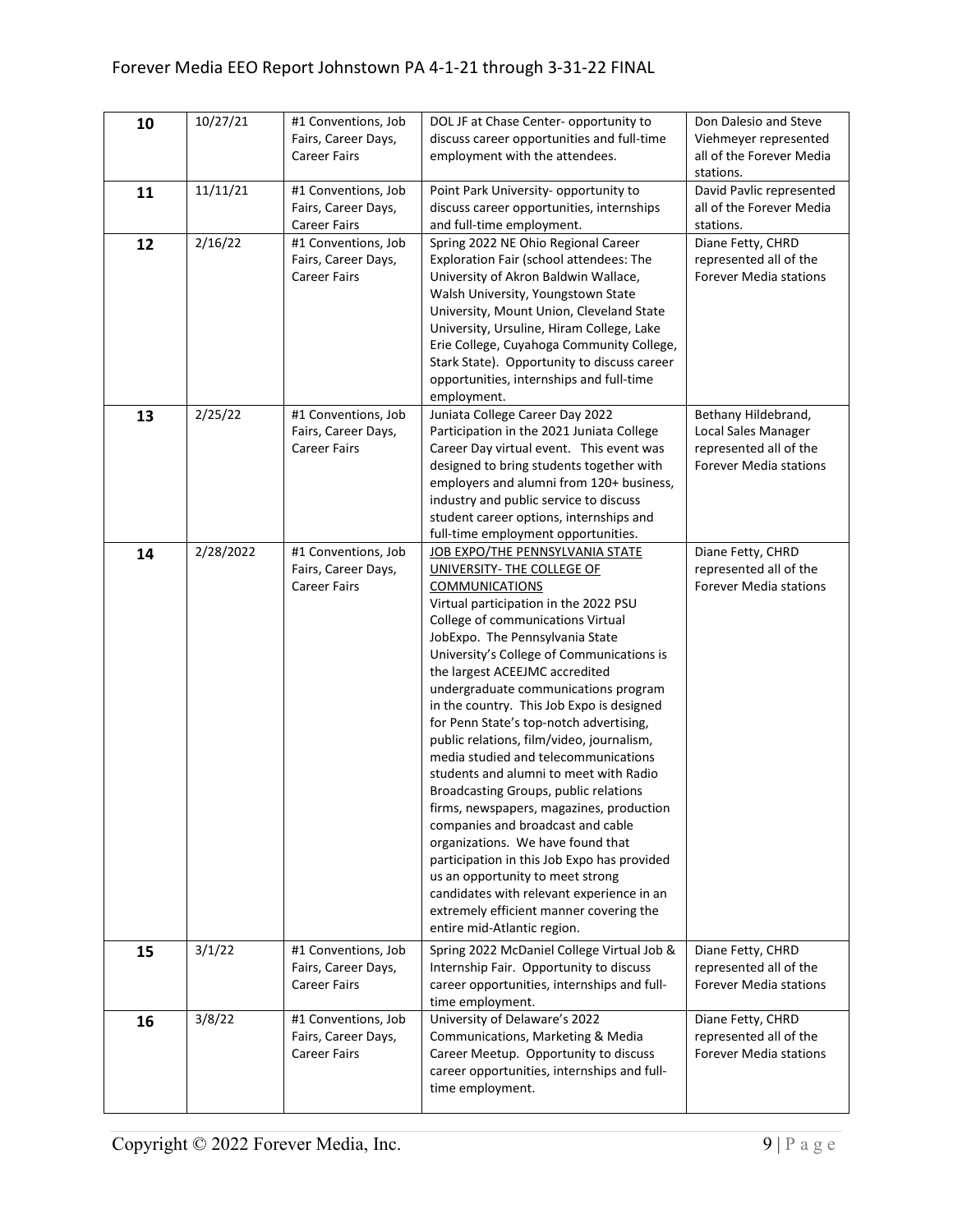| 17 | Ongoing           | #2 Hosted Job Fairs                             | <b>FOREVER MEDIA</b> hosts an on-going job fair              | Diane Fetty, CHRD                                 |
|----|-------------------|-------------------------------------------------|--------------------------------------------------------------|---------------------------------------------------|
|    |                   |                                                 | on its website www.forevermediainc.com                       |                                                   |
|    |                   |                                                 | where applicants have an opportunity to                      |                                                   |
|    |                   |                                                 | view open positions, by market, and submit                   |                                                   |
|    |                   |                                                 | a resume.                                                    |                                                   |
| 18 | 11/16/21          | #2 Host Job Fair                                | November 16, 2021, Johnstown Market                          | Bethany Hildebrand,                               |
|    |                   |                                                 | hosted an Open House Job Fair designed to                    | Local Sales Manager                               |
|    |                   |                                                 | offer local job seekers an opportunity to                    |                                                   |
|    |                   |                                                 | explore multiple job openings within                         |                                                   |
|    |                   |                                                 | Forever Media, Johnstown MKT.                                |                                                   |
| 19 | None this         | #5 Forever Media                                | Forever Media Radio helps prepare                            |                                                   |
|    | period.           | Internship Program                              | students to take their place in society as                   |                                                   |
|    |                   |                                                 | active, critical and engaged media                           |                                                   |
|    |                   |                                                 | professionals. We provide internship                         |                                                   |
|    |                   |                                                 | opportunities to students every year. We                     |                                                   |
|    |                   |                                                 | work to design a program that allows                         |                                                   |
|    |                   |                                                 | students to earn college credit for hands on                 |                                                   |
|    |                   |                                                 | experience at the radio station. The                         |                                                   |
|    |                   |                                                 | Internships are designed to meet the needs                   |                                                   |
|    |                   |                                                 | of the radio station and academic                            |                                                   |
|    |                   |                                                 | requirements of the college or university                    |                                                   |
|    |                   |                                                 | where the student is enrolled. Each                          |                                                   |
|    |                   |                                                 | internship is uniquely designed to help                      |                                                   |
|    |                   |                                                 | prepare students to take their place in                      |                                                   |
|    |                   |                                                 | society as active, critical and engaged                      |                                                   |
|    |                   |                                                 | media professionals. Students may work                       |                                                   |
|    |                   |                                                 | with the News Director, Program Director,                    |                                                   |
|    |                   |                                                 | Business Manager, Chief Engineer, Sales                      |                                                   |
|    |                   |                                                 | Manager or the General Manager to fulfill                    |                                                   |
|    |                   |                                                 | their Internship. Promotional interns.                       |                                                   |
|    |                   |                                                 | They helped develop, plan, implement, and                    |                                                   |
|    |                   |                                                 | recap ways to market and promote the                         |                                                   |
|    |                   |                                                 | station group. They attend Live Action                       |                                                   |
|    |                   |                                                 | Broadcasts for the radio network and help                    |                                                   |
|    |                   |                                                 | promote the event.                                           |                                                   |
| 20 | 4/21/21 &         | #8 Establishment of                             | All Access Radio Summit Webinar. 2 days                      | Mike Stevens, Corporate                           |
|    | 4/22/21           | <b>Training Programs</b>                        | of Programming, Promotions, production,                      | Program Director                                  |
|    |                   | for Station Personnel                           | and research topics presented by industry                    |                                                   |
|    |                   |                                                 | professionals. The information was shared                    |                                                   |
|    |                   |                                                 | with Forever Media's Program Directors                       |                                                   |
|    |                   |                                                 | during their bi-monthly telephone                            |                                                   |
|    |                   |                                                 | conference calls<br>Pennsylvania Association of Broadcasters |                                                   |
| 21 | 5/20/21           | #8 Establishment of<br><b>Training Programs</b> | held a virtual meeting. Presentations of                     | Bobbi Castellucci, Market<br>Manger, Dave Davies, |
|    |                   | for Station Personnel                           | broadcast innovations, programming and                       | Market Manager, Mike                              |
|    |                   |                                                 | legal concerns.                                              | Sherry, VP of Sales                               |
| 22 | 12/9/21           | #8 Establishment of                             | Pennsylvania Association of Broadcasters                     | Bobbi Castellucci, Market                         |
|    |                   | <b>Training Programs</b>                        | held a virtual meeting. Presentations of                     | Manger, Dave Davies,                              |
|    |                   | for Station Personnel                           | broadcast innovations, programming and                       | Market Manager, Mike                              |
|    |                   |                                                 | legal concerns.                                              | Sherry, VP of Sales                               |
| 23 | <b>Bi-Monthly</b> | #8 Establishment of                             | Forever Media Corporate Program                              | Program Directors and                             |
|    |                   | <b>Training Programs</b>                        | Director, Mike Stevens, conducts a bi-                       | <b>GMs with Mike Stevens</b>                      |
|    |                   | for Station Personnel                           | monthly telephone conference call with                       |                                                   |
|    |                   |                                                 | the Program Directors and General                            |                                                   |
|    |                   |                                                 | Managers to review, guide and train in                       |                                                   |
|    |                   |                                                 | order to help them succeed in their careers                  |                                                   |
|    |                   |                                                 | and the overall operation of the Radio                       |                                                   |
|    |                   |                                                 | Stations. These calls routinely include                      |                                                   |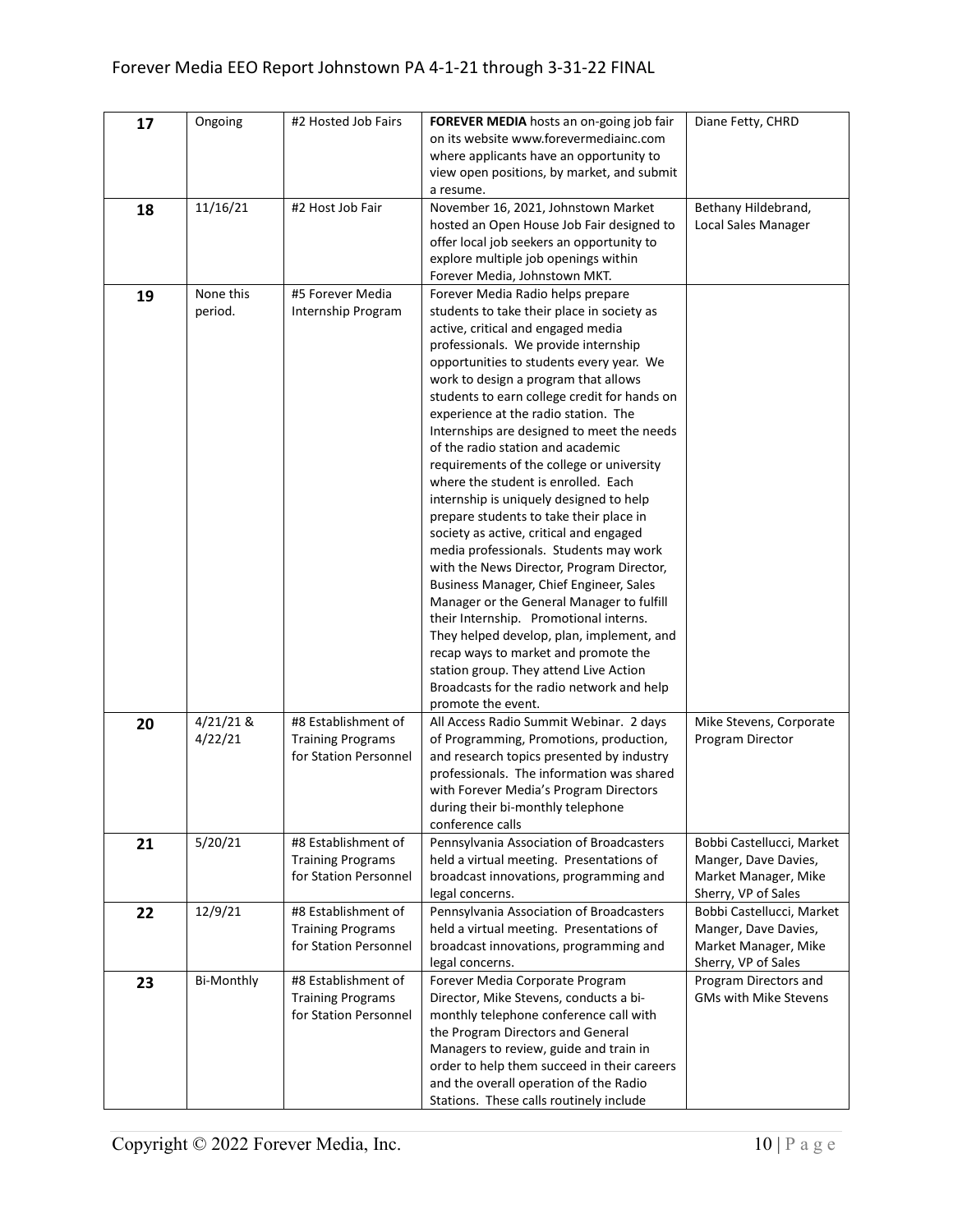|    |                           |                                                                          | coaching and support from Forever Media<br>President Lynn Deppen and Radio<br>Consultant Joel Raab.                                                                                                                                                                                                                                                                                                                                                                                                              |                                                                            |
|----|---------------------------|--------------------------------------------------------------------------|------------------------------------------------------------------------------------------------------------------------------------------------------------------------------------------------------------------------------------------------------------------------------------------------------------------------------------------------------------------------------------------------------------------------------------------------------------------------------------------------------------------|----------------------------------------------------------------------------|
| 24 | Weekly                    | #8 Establishment of<br><b>Training Programs</b><br>for Station Personnel | A weekly telephone conference call is held<br>on Thursdays at 10:31 am with Production<br>Directors and copywriters, who are divided<br>into group, to share ideas for commercials<br>and promos.                                                                                                                                                                                                                                                                                                                | Production Directors and<br>Copywriters                                    |
| 25 | Weekly                    | #8 Establishment of<br><b>Training Programs</b><br>for Station Personnel | A weekly telephone conference call is held<br>on Tuesdays at 10:31 am with the<br>programming air staff, who are divided into<br>group, to share ideas on air content.                                                                                                                                                                                                                                                                                                                                           | <b>Programming Staff</b>                                                   |
| 26 | Occasionally              | #8 Establishment of<br><b>Training Programs</b><br>for Station Personnel | Mike Stevens will occasionally share a<br>webinar or presentation to programming<br>and/or production directors and<br>copywriters as they are held by consultants<br>and other broadcast organizations.                                                                                                                                                                                                                                                                                                         | Programming/Production<br>Staff                                            |
| 27 | Monthly                   | #8 Establishment of<br><b>Training Programs</b><br>for Station Personnel | Forever Media Corporate Program<br>Director, Mike Stevens conducts a monthly<br>telephone conference call with Production<br>Directors and Copy Writers to guide, and<br>train in order to help them succeed in their<br>careers, as well as share ideas and talk<br>about trends in copy writing and<br>production. These calls include coaching<br>and support from Mike.                                                                                                                                      | <b>Production Directors and</b><br>Copywriters with Mike<br><b>Stevens</b> |
| 28 | Daily                     | #8 Establishment of<br><b>Training Programs</b><br>for Station Personnel | Account Executives are provided with daily<br>group sales meetings to further their<br>understanding of sales, communication,<br>marketing trends/opportunities and sales<br>information. These morning meetings are<br>usually led by the General Sales Manager<br>or General Manager. When individual<br>training is required, the Account Executives<br>are assisted by the General Sales Manager<br>and/or the General Manager.                                                                              | Sales Staff                                                                |
| 29 | Ongoing                   | #8 Establishment of<br><b>Training Programs</b><br>for Station Personnel | Forever Media makes available Monarch<br>(previously Matrix Solutions) to the Sales<br>Department. Matrix offers a web-based<br>media-specific software platform that<br>enables the sales department to maximize<br>their advertising opportunities. The<br>program provides media sales workflow<br>while giving the exact information needed<br>for prospecting, managing, evaluating, and<br>closing business. Training tools for all<br>aspects of sales are provided and available<br>within this program. | All Management and<br>sales staff                                          |
| 30 | Annually and<br>upon hire | #8 Establishment of<br><b>Training Programs</b><br>for Station Personnel | Forever Media supports and has a<br>commitment to the principals of equal<br>employment opportunity and intends to<br>provide a work environment free from<br>unlawful discrimination of any kind. In<br>keeping with this commitment, upon hire,<br>all new employees are put through Sexual<br>Harassment training and every employee<br>trained annually.                                                                                                                                                     | All Employees                                                              |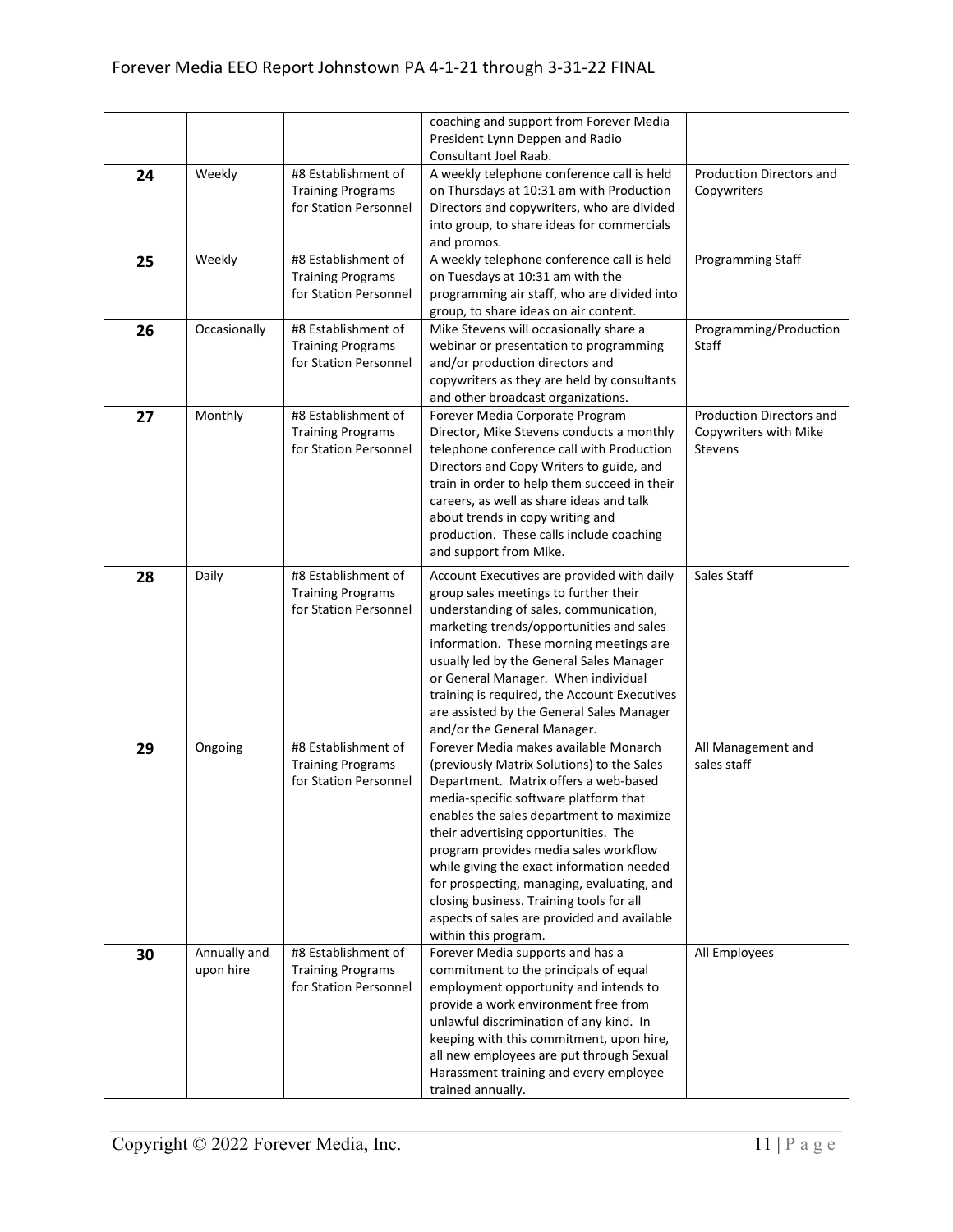|    | Weekly  | #8 Establishment of      | Forever Media incorporates an additional     | All Employees             |
|----|---------|--------------------------|----------------------------------------------|---------------------------|
|    |         | <b>Training Programs</b> | level of employee training with the          |                           |
|    |         | for Station Personnel    | ThinkZoom-P1Learning program.                |                           |
|    |         |                          |                                              |                           |
|    |         |                          | P1Learning provides on-line training and     |                           |
|    |         |                          | operations development solutions focused     |                           |
|    |         |                          | exclusively on the media industry. P1        |                           |
|    |         |                          | provides selling techniques and concepts,    |                           |
|    |         |                          | tips, training, development leadership       |                           |
|    |         |                          | advice and legal compliance requirements     |                           |
|    |         |                          | to salespersons, human resources,            |                           |
|    |         |                          | supervisors and management. All Forever      |                           |
|    |         |                          | Media employees have access to hundreds      |                           |
|    |         |                          | of interactive courses, tests and written    |                           |
|    |         |                          | materials on a variety of topics relevant to |                           |
|    |         |                          | the industry.                                |                           |
| 31 | Ongoing | #8 Establishment of      | Forever Media General Managers schedule      | VP of Sales, GM's, GSM's, |
|    |         | <b>Training Programs</b> | weekly, daily and individual meetings with   | Sales Staff, Market       |
|    |         | for Station Personnel    | Sales Account Executives to review, guide    | Managers                  |
|    |         |                          | and train in order to help each succeed in   |                           |
|    |         |                          |                                              |                           |
|    |         |                          | their career. Additionally, every Tuesday    |                           |
|    |         |                          | morning, the Vice-President of Sales         |                           |
|    |         |                          | conducts a telephone-conferenced             |                           |
|    |         |                          | webinar to mentor all Forever Media          |                           |
|    |         |                          | station General Managers, General Sales      |                           |
|    |         |                          | Managers, Market Managers through a          |                           |
|    |         |                          | process of informal discussion of            |                           |
|    |         |                          | knowledge, education, coaching and           |                           |
|    |         |                          | support as it relates to work, career, or    |                           |
|    |         |                          | professional development.                    |                           |
|    |         |                          |                                              |                           |
|    | Ongoing | #8 Establishment of      | The station's General Manager, General       | Sales Staff               |
| 32 |         | <b>Training Programs</b> | Sales Manager and Account Executives         |                           |
|    |         | for Station Personnel    |                                              |                           |
|    |         |                          | routinely train on-line with the Radio       |                           |
|    |         |                          | Advertising Bureau. During this period, all  |                           |
|    |         |                          | have earned Radio Marketing Professional     |                           |
|    |         |                          | Certifications from the Radio Advertising    |                           |
|    |         |                          | Bureau. These educational and                |                           |
|    |         |                          | instructional courses are designed to        |                           |
|    |         |                          | improve our sales team's knowledge about     |                           |
|    |         |                          | radio and offers educational/instructional   |                           |
|    |         |                          | courses designed to improve management,      |                           |
|    |         |                          | daily operations and leadership of the       |                           |
|    |         |                          | Radio Stations.                              |                           |
| 33 | Ongoing | #8 Establishment of      | The General Manager and General Sales        | GM's, GSM's               |
|    |         | <b>Training Programs</b> | Manager have routinely trained on-line       |                           |
|    |         | for Station Personnel    | with the Pennsylvania Associations of        |                           |
|    |         |                          | Broadcasters (The Local Broadcast Sales      |                           |
|    |         |                          | Team & P1 Selling).                          |                           |
| 34 | Ongoing | #8 - Establishment       | Forever Media makes available Marketron.     | Traffic Staff,            |
|    |         | of Training Programs     | Marketron offers a web-based media-          | Programming Staff, and    |
|    |         | for Station Personnel    | specific software platform that enables the  | <b>Business Managers</b>  |
|    |         |                          | traffic departments, production              |                           |
|    |         |                          | departments, and business managers to        |                           |
|    |         |                          | maximize their managing and invoicing of     |                           |
|    |         |                          | commercials, non-traditional revenue and     |                           |
|    |         |                          | digital. Training tools for all aspects are  |                           |
|    |         |                          | provided and available within this program.  |                           |
| 35 | Ongoing | #8 Establishment of      | Forever Media makes available Nielsen.       | Sales Staff               |